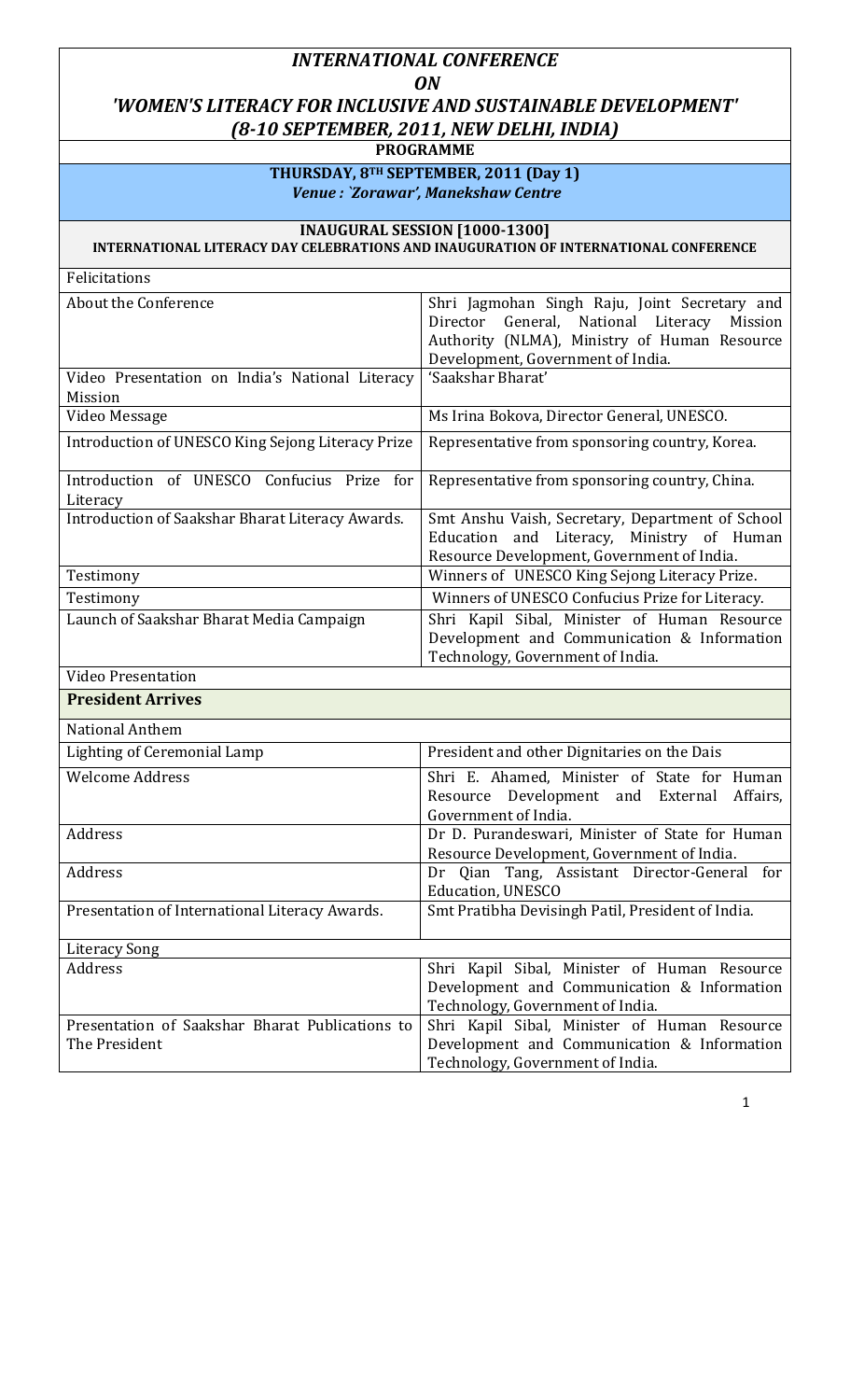| Presentation of Saakshar Bharat Literacy Awards.                                                                                                                                                  | Smt Pratibha Devisingh Patil, President of India.                                                                                           |  |
|---------------------------------------------------------------------------------------------------------------------------------------------------------------------------------------------------|---------------------------------------------------------------------------------------------------------------------------------------------|--|
| <b>Inaugural Address</b>                                                                                                                                                                          | Smt Pratibha Devisingh Patil, President of India.                                                                                           |  |
| Vote of Thanks                                                                                                                                                                                    | Smt Anshu Vaish, Secretary, Department of School<br>Education and Literacy, Ministry of Human<br>Resource Development, Government of India. |  |
| National Anthem                                                                                                                                                                                   |                                                                                                                                             |  |
| <b>President Departs</b>                                                                                                                                                                          |                                                                                                                                             |  |
| <b>Cultural Programme</b>                                                                                                                                                                         |                                                                                                                                             |  |
| Lunch                                                                                                                                                                                             |                                                                                                                                             |  |
| <b>PLENARY SESSION - I [1430 - 1600]</b><br>Venue: `Ashoka', Manekshaw Centre<br>Theme: Centrality of Women's Literacy to Inclusive and Participative Development<br><b>Country Presentations</b> |                                                                                                                                             |  |
| Chair:<br>H.E. Prof. Ruqayyatu Ahmed Rufa'i, Minister of Education, Nigeria.                                                                                                                      |                                                                                                                                             |  |
| India by H.E. Dr. D. Purandeswari, Minister of State, Ministry of Human Resource Development, India.                                                                                              |                                                                                                                                             |  |
| Afghanistan by H.E. Mr. Farooq Wardak, Minister of Education, Afghanistan.                                                                                                                        |                                                                                                                                             |  |
| Nepal by H.E. Mr. Gangalal Tuladhar, Minister of Education, Nepal.                                                                                                                                |                                                                                                                                             |  |
| Pakistan by H.E. Minister of Education.                                                                                                                                                           |                                                                                                                                             |  |
| Sri Lanka by H.E. Mr. Bandula Gunawardhana, Minister of Education, Sri Lanka.                                                                                                                     |                                                                                                                                             |  |
| Indonesia by H.E. Mr. Mohammad Nuh, Minister of Education, Indonesia.                                                                                                                             |                                                                                                                                             |  |
| Bangladesh by H.E. Mr. Nurul Islam Nahid, Minister of Education, Bangladesh.                                                                                                                      |                                                                                                                                             |  |
| Q&A                                                                                                                                                                                               |                                                                                                                                             |  |
|                                                                                                                                                                                                   | Tea                                                                                                                                         |  |
| <b>PLENARY SESSION - II [1630-1800]</b>                                                                                                                                                           |                                                                                                                                             |  |
| Venue: `Ashoka', Manekshaw Centre<br>Theme: Centrality of Women's Literacy to Inclusive and Participative Development                                                                             |                                                                                                                                             |  |
| <b>Country Presentations</b>                                                                                                                                                                      |                                                                                                                                             |  |
| Chair:<br>H.E. Mr. Farooq Wardak, Minister of Education, Afghanistan.                                                                                                                             |                                                                                                                                             |  |
| China by Mr. Wang Dinghua, Deputy Director-General, Department of Basic Education, Ministry of<br>Education, China                                                                                |                                                                                                                                             |  |
| Egypt by H.E. Mr. Ahmedgamal Eldin Abdelfatah Moussa, Minister of Education, Egypt.                                                                                                               |                                                                                                                                             |  |
| Maldives by H.E. Ms. Shifa Mohamed, Minister of Education, Maldives.                                                                                                                              |                                                                                                                                             |  |
| Bhutan by H.E. Mr. Lyonpo Thakur Singh Powdyel, Minister of Education, Bhutan.                                                                                                                    |                                                                                                                                             |  |
| Nigeria by H.E. Prof. Ruqayyatu Ahmed Rufa'i, Minister of Education, Nigeria.                                                                                                                     |                                                                                                                                             |  |
| Mexico by Mr. Juan de Dios Castro Munoz, General Director of National Institute for Adult Education and<br>President of the National Council of Education for Life and Work.                      |                                                                                                                                             |  |
|                                                                                                                                                                                                   | Q&A                                                                                                                                         |  |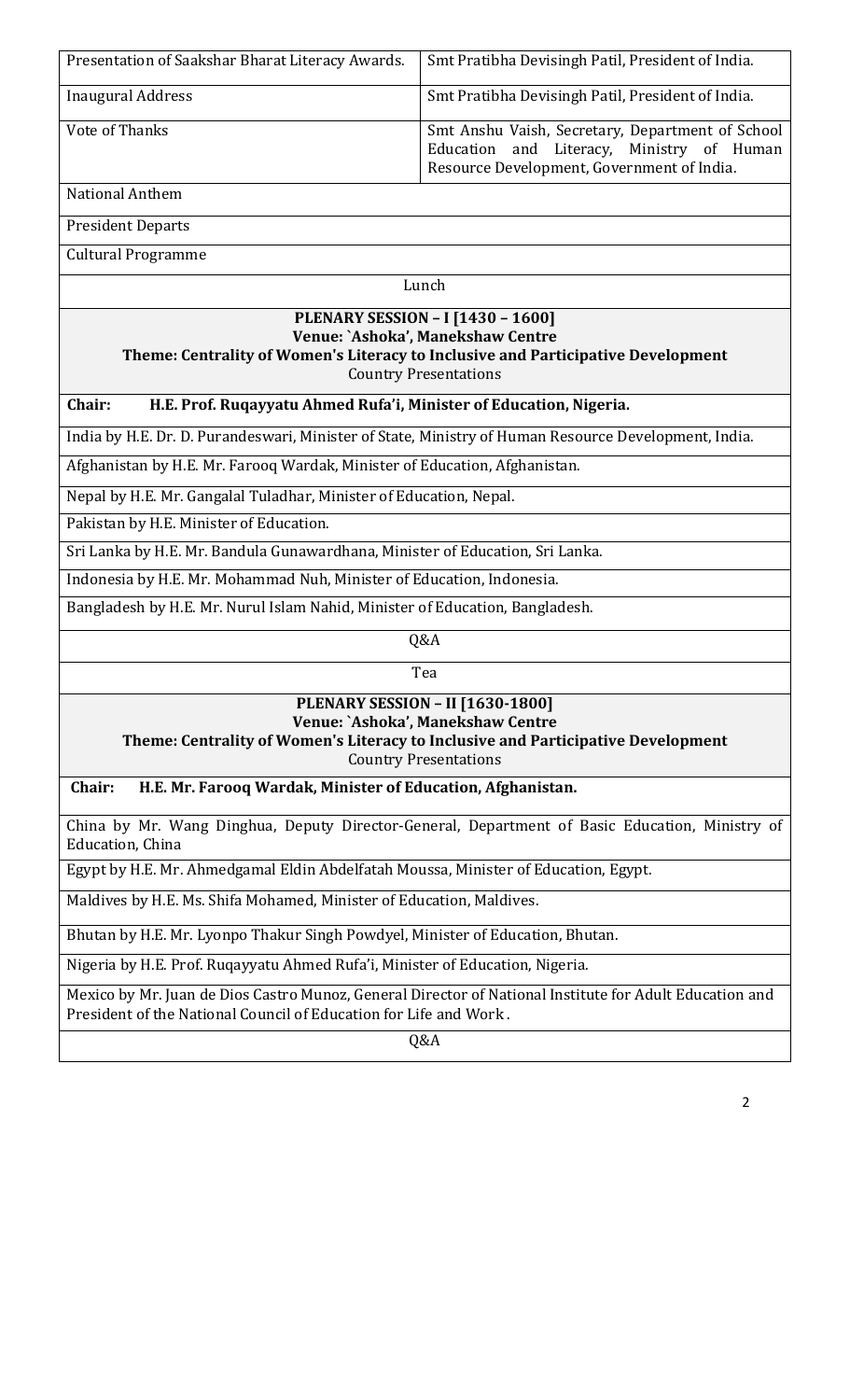|                                                                                                                                                                    | FRIDAY, 9TH SEPTEMBER, 2011 (Day 2)                                                                                                                  |  |
|--------------------------------------------------------------------------------------------------------------------------------------------------------------------|------------------------------------------------------------------------------------------------------------------------------------------------------|--|
| <b>TECHNICAL SESSION - I [1000-1130]</b>                                                                                                                           |                                                                                                                                                      |  |
| Venue: `Ashoka', Manekshaw Centre                                                                                                                                  |                                                                                                                                                      |  |
| <b>Emerging International Perspectives on Adult Education and Lifelong Learning</b><br>Dr. Narendra Jadhav, Member (Education), Planning Commission, Government of |                                                                                                                                                      |  |
| Chair:<br>India.                                                                                                                                                   |                                                                                                                                                      |  |
| Successful International Policy Frameworks for                                                                                                                     | Prof. H.S. Bhola, Ph.D, Researcher, Policy Analyst,                                                                                                  |  |
| Adult Education and Lifelong Learning.                                                                                                                             | International Consultant for Quality Education,<br>Development, Diversity, Poverty Reduction.                                                        |  |
| International Developments in Adult Education<br>and Lifelong Learning.                                                                                            | Prof. Arne Carlsen, Director, UNESCO Institute for<br>Lifelong Learning, Hamburg.                                                                    |  |
| Innovative Global Models in Adult Education.                                                                                                                       | Prof. Ekkehard Nuissl von Rein, Scientific Director,<br>German Institute for Adult Education-Leibniz-Center<br>for Lifelong learning, Bonn, Germany. |  |
| Adult Education Beyond Basic Literacy - Chinese<br>Experience.                                                                                                     | Mr. Abhimanyu Singh, Director & Representative,<br>UNESCO Office, Beijing, China.                                                                    |  |
| Professionalization of Non-Formal Education.                                                                                                                       | Sombat<br>Suwanpitak,<br>Deputy Permanent<br>Dr.<br>Secretary, Ministry of Education, Government of<br>Thailand.                                     |  |
|                                                                                                                                                                    | Q & A                                                                                                                                                |  |
|                                                                                                                                                                    | Concluding Remarks by the Chair                                                                                                                      |  |
|                                                                                                                                                                    | Tea                                                                                                                                                  |  |
|                                                                                                                                                                    | <b>TECHNICAL SESSION - II [1200-1330]</b>                                                                                                            |  |
|                                                                                                                                                                    | Venue: `Ashoka', Manekshaw Centre                                                                                                                    |  |
|                                                                                                                                                                    | <b>Innovations in Design &amp; Delivery of India's Adult Literacy Programme</b>                                                                      |  |
| Shri Kapil Sibal, Minister of Human Resource Development and Communication &<br>Chair:                                                                             |                                                                                                                                                      |  |
| Information Technology, Government of India.<br><b>ICT</b><br>Equitable<br>Mass<br>Literacy,<br>for                                                                | Good   Keynote Address by Shri Sam Pitroda, Adviser                                                                                                  |  |
|                                                                                                                                                                    | Governance and Empowerment, Especially of $\vert$ (Public Information, Infrastructure & Innovations) to                                              |  |
| Women in Rural Areas.                                                                                                                                              | the Prime Minister, Government of India.                                                                                                             |  |
| Adult<br>National<br>Curriculum<br>Framework for                                                                                                                   | Prof.<br>Shantha<br>Sinha,<br>National<br>Chairperson,                                                                                               |  |
| Education: A Major Policy Initiative.                                                                                                                              | Commission for Protection of Child Rights (NCPCR),                                                                                                   |  |
|                                                                                                                                                                    | Government of India.                                                                                                                                 |  |
| Saakshar Bharat: An Innovative Approach to<br><b>Adult Education.</b>                                                                                              | Shri Jagmohan Singh Raju, Joint Secretary and<br>Director General, National Literacy Mission Authority<br>(NLMA), Government of India.               |  |
| Q & A                                                                                                                                                              |                                                                                                                                                      |  |
| Concluding Remarks by the Chair                                                                                                                                    |                                                                                                                                                      |  |
| Lunch                                                                                                                                                              |                                                                                                                                                      |  |
| <b>TECHNICAL SESSION - III [1430-1600]</b>                                                                                                                         |                                                                                                                                                      |  |
| Venue: `Ashoka', Manekshaw Centre<br><b>International Cooperation for Promoting Adult Education</b>                                                                |                                                                                                                                                      |  |
| Chair:<br>Prof. R. Govinda, Vice Chancellor, National University for Educational Planning and<br>Administration (NUEPA), India.                                    |                                                                                                                                                      |  |
| Keynote Address on `Strengthening South-South                                                                                                                      | Shri E. Ahamed, Minister of State for Human                                                                                                          |  |
| Cooperation for Promoting Adult Education'.                                                                                                                        | Development and<br>Affairs,<br>Resource<br>External<br>Government of India.                                                                          |  |